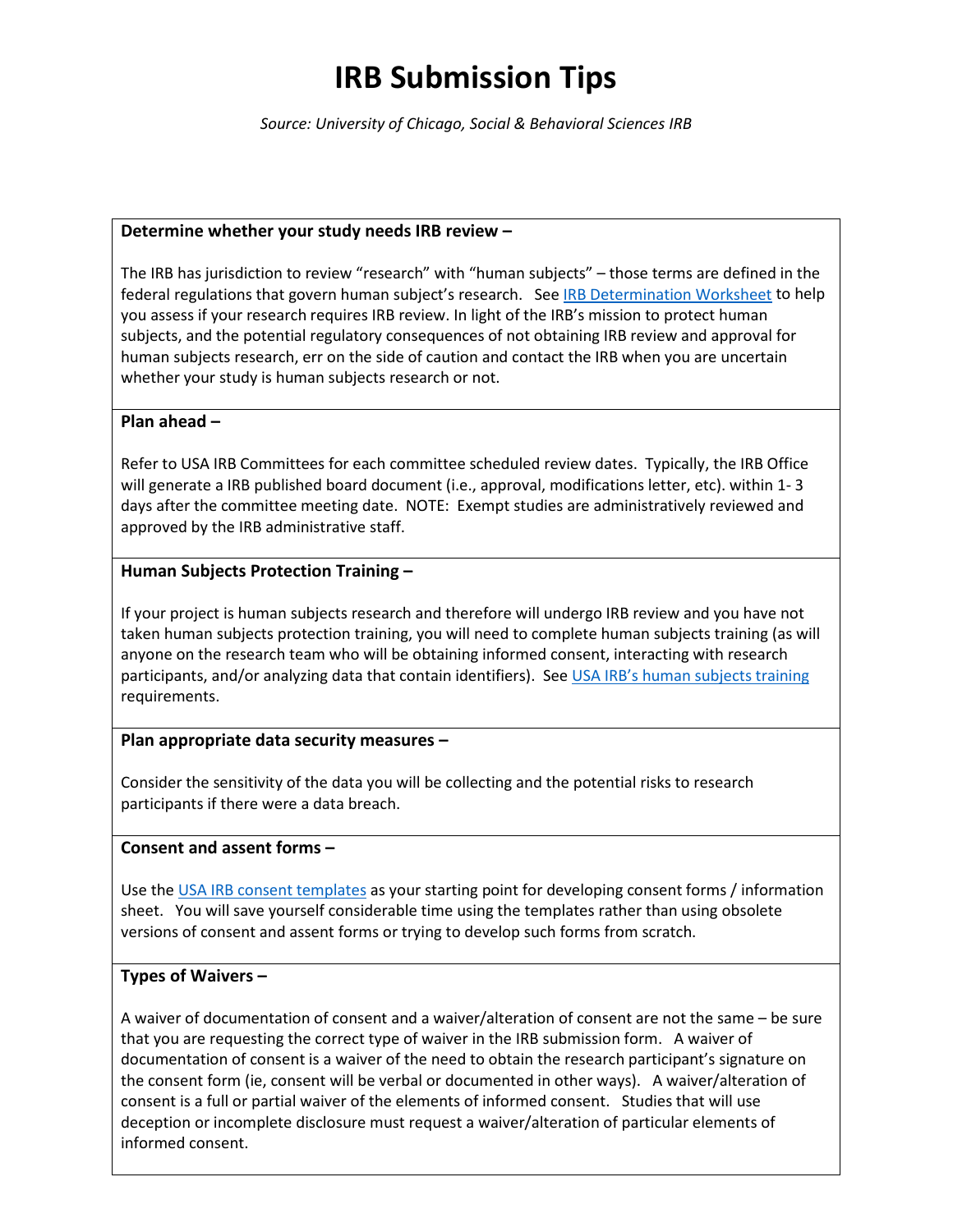## **The Protocol –**

Your IRB submission documents must explain in detail the "who, what, when, where, how and why" of your study (or with amendments, the changes you are proposing to your study). Many new submissions are delayed during the IRB review process because the research team did not provide sufficient detail on research procedures, subject population, recruitment methods, compensation plans, consent and assent procedures, etc. Keep in mind that the IRB reviews hundreds of studies and does not have your expertise about your particular study – we need you to explain your research plans to us in detail. For further detail related to Social Science research, see guidance Key Elements of a [Social Science Research Protocol.](https://www.southalabama.edu/departments/research/compliance/humansubjects/resources/key.elements.of.a.social.science.research.protocol.pdf)

## **Payment for research participation –**

Recruitment materials (including flyers, emails, etc.) should not emphasize the payment or amount to be paid by such means as larger or bold type. It is appropriate to describe the payment for research participation in recruitment materials but the payment/amount to be paid should not be emphasized. Payment cannot be described in consent and assent forms/procedures as a "benefit" of study participation – instead, payment should be discussed in a separate section on "financial information."

Remuneration includes cash or cash equivalents (such as checks and gift cards) provided to research subjects as compensation for the time and effort they spend participating in a research study. The Internal Revenue Service (IRS) treats remuneration as taxable income to the recipient. This means the recipient is supposed to report the payment when he or she files a personal tax return at the end of the year. If the University pays \$600 or more to a research participant during the calendar year, then the University is required to report the payments to the IRS and issue the recipient a Form 1099 (payments to foreign nationals are reported on a Form 1042-S).

Reimbursement (payments to research subjects to cover out-of-pocket expenses they incur while participating in research, e.g., reimbursement for taxi fare or parking) based on receipts is not considered taxable income.

#### **Amendments –**

When you have received IRB approval for your study, any subsequent changes you make to research procedures, subject population, compensation, recruitment, consent/assent, etc. must be reviewed and approved by the IRB before you can implement changes to your study. If your study received an Exempt approval and afterward you want to make changes to your study, you must still submit an amendment to the IRB so the IRB can determine whether your study continues to qualify for Exempt status. You must revise the consent form / information sheet, as applicable.

#### **Continuing Review –**

Studies that are Exempt do not undergo continuing review, as well as most Expedited (minimal risk) studies. These type of studies must, at the time of notice, complete an annual check-in form as request by the IRB. For federally funded studies and studies that are more than minimal risk, the IRB must review the study at least once a year.

It is your responsibility to keep track of the date on which IRB approval will expire. If IRB approval expires, all research activities involving human subjects MUST STOP, including subject contact, data collection, and data analysis. The only exception to this requirement is for activities that should be continued for reasons of participant safety. No new subjects may be enrolled after IRB approval lapses.